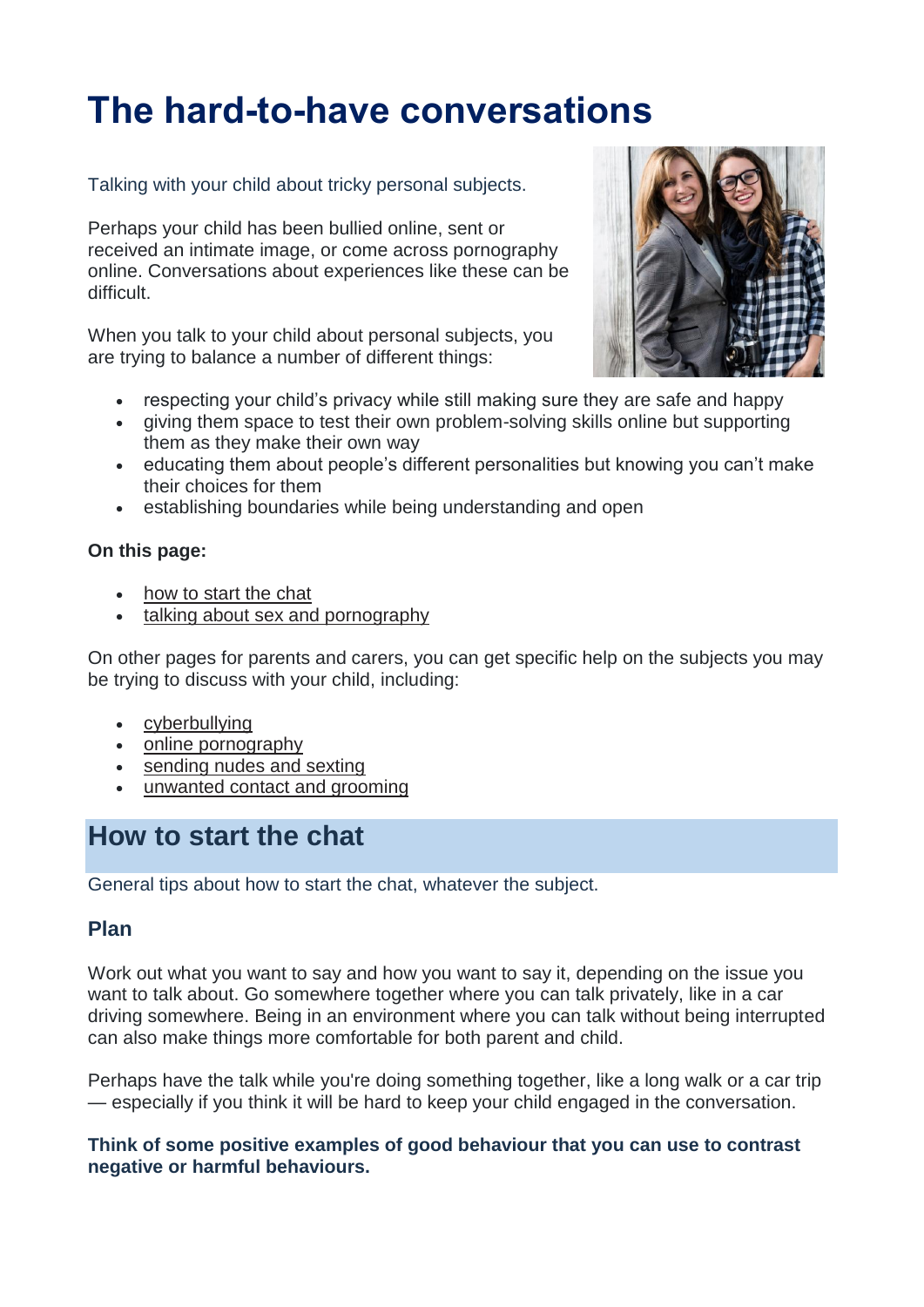## **Listen, don't judge**

Let your child know you are there to help them, no matter what. Listening will also help you understand their attitudes and respond to specific issues. For example:

- 'I understand what you're saying, and I'm glad you came to me about this. You're not going to get into trouble, but we need to trust each other, fix this and move forward.'
- 'You might not want to tell me all the detail, but if we can talk honestly about what's happened I promise I will listen and stay calm. No matter what happens, we can do this and I love you.'

### **Ask questions**

Asking questions about how they feel and what they know helps you to gauge your child's level of knowledge and keeps you from lecturing.

For example, you could ask:

- 'Have you seen anyone being bullied online? How did you think that made them feel? How did you feel? Has anything like this ever happened to you?'
- 'Is cyberbullying a problem at your school?'
- Do kids at your school talk about watching online pornography?
- 'Do you think it was right for him to post that video online of his friend having sex with a girl? What do you think might happen to him now that he's done that?'
- 'What do your friends think about sending nudes? Do you agree with them?'
- 'Have you ever been sent a nude? How did you feel? What did you do?'
- 'Has anyone asked you to send a nude? How did that make you feel?'
- 'Have you ever felt uncomfortable about someone contacting you online?'

## **Get help if you need it**

- You could seek advice from a counsellor or [Parentline.](https://www.parentline.com.au/other-support-services)
- Your child's teacher may also be able to point you towards suitable resources to help you explain things.
- If your child says that they have been abused or assaulted, help is available from a professional counselling service, like [Kids Helpline.](https://kidshelpline.com.au/) [The Australian Institute of](https://aifs.gov.au/cfca/publications/responding-children-and-young-people-s-disclosures-abu)  [Family Studies](https://aifs.gov.au/cfca/publications/responding-children-and-young-people-s-disclosures-abu) also has some advice on this.
- If the subject is just too difficult for you to talk about with a child in your care, see I need help to start the chat below.

# **Talking about sex and pornography**

We have worked with leading parenting expert Dr Justin Coulson to provide practical support and resources to parents on this sensitive issue.

#### **How to start**

The hardest part is how to begin. Here are some possible ways to start the chat: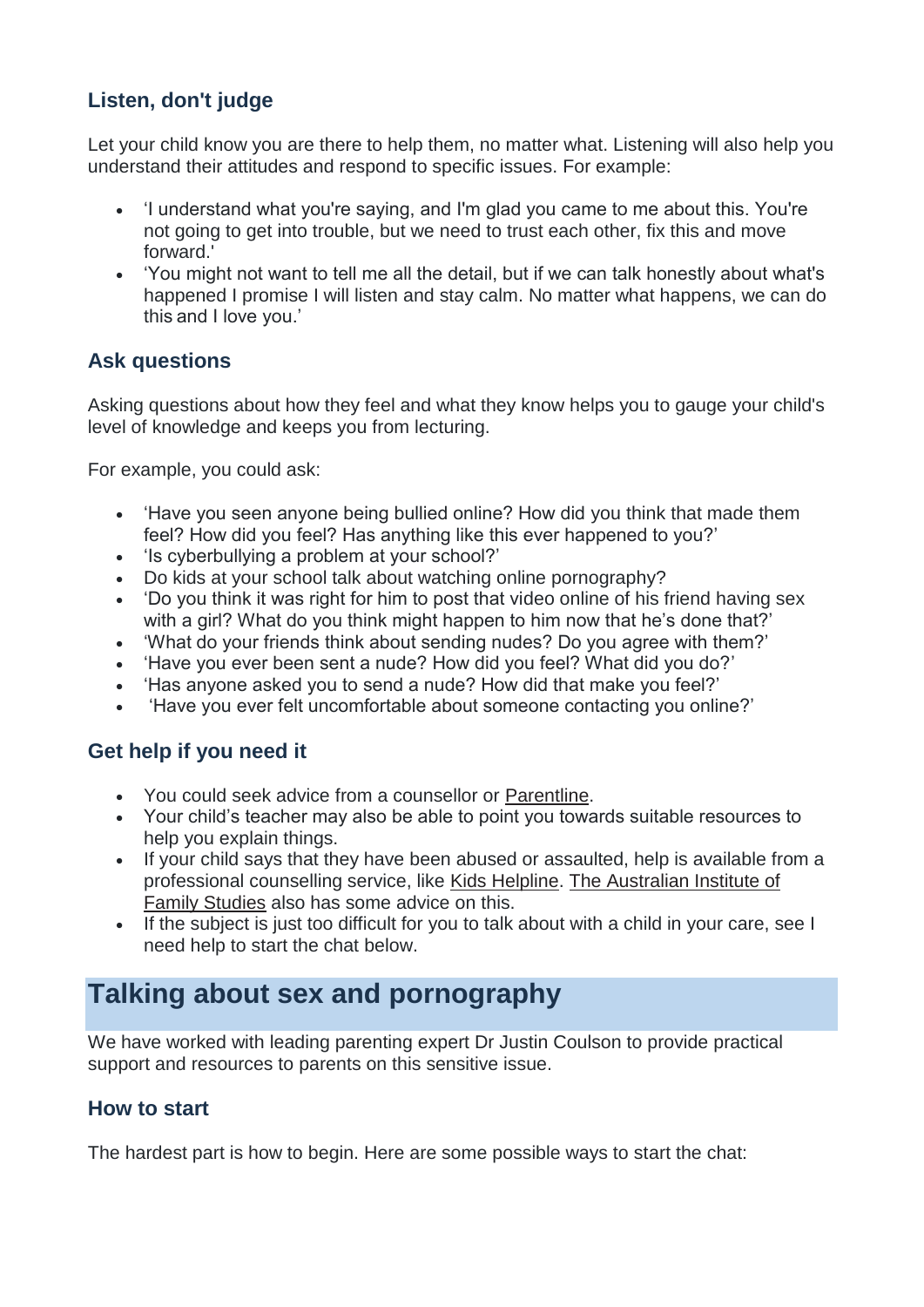- 'I don't really know what to say, but we have to have a talk about sex and pornography.'
- 'I read an article today that said kids are seeing pornography at really young ages. Can I talk to you about it?'
- 'I want to talk with you about one of those awkward topics. Is that OK?' (They rarely say 'no', but if they do, respect that, and then set up a time where you can talk.)

## **Keeping it going**

After they have agreed to talk with you, here are some ways to keep things moving.

#### **These tips can be useful whatever the age of your child. But you should tailor the discussion based on your knowledge of your child and their level of maturity and development.**

- 'Have you heard the word pornography? What do you know about it?'
- 'Do any of the kids at school ever talk about it?' (Sometimes questions about your child's behaviour may be too confronting, so asking about their peers feels safer.) 'What do they say?'
- 'Have you ever seen it?' If they have seen it, ask: 'Did someone show it to you? Or did you find it yourself?' Try to find out what you can about how they found it and why they were searching for it.
- If you know your child has been exposed to (or is viewing) pornography, it is better to say, 'When I found you looking at pornography the other night...' rather than, 'Have you seen pornography?'
- If they have seen it, reassure them they are not in trouble. Ask: 'When you saw it, how did it make you feel?' Discuss those feelings.
- Depending on your child's questions and maturity, you may wish to discuss issues related to 'consent', 'intimacy in close relationships', and 'respect'. See [What can I](https://www.esafety.gov.au/about-us/research/digital-parenting/pornography)  [do if my child has found pornography online?](https://www.esafety.gov.au/about-us/research/digital-parenting/pornography) for detailed advice about what to cover in your discussion.
- Check if your child has any other questions or if you have explained things enough for them.
- Let your child know that any question is OK to ask nothing is off limits. This is true even when you might have to send them to someone else to find the answers.
- If you don't know the answer to one of their questions, tell them you will find out. Then use it as an opportunity to have another talk.

#### **Primary School kids – age 5-12**

#### **For kids under 8 years old**

- Strike a balance between protecting your children and avoiding increasing their curiosity. If you are reasonably sure your child has not been exposed to pornographic content, you might feel that raising the subject will simply make them curious.
- At this age, it may be best to couch a discussion about pornography in a broader discussion about sex, protecting our bodies, abuse, or other similarly delicate topics. Your approach will depend on your own family values and the maturity level of your child.
- Focus more on how your child is feeling than on what exactly they saw. Children at this age may feel 'yucky' and scared — even violated — but they may also feel curious.